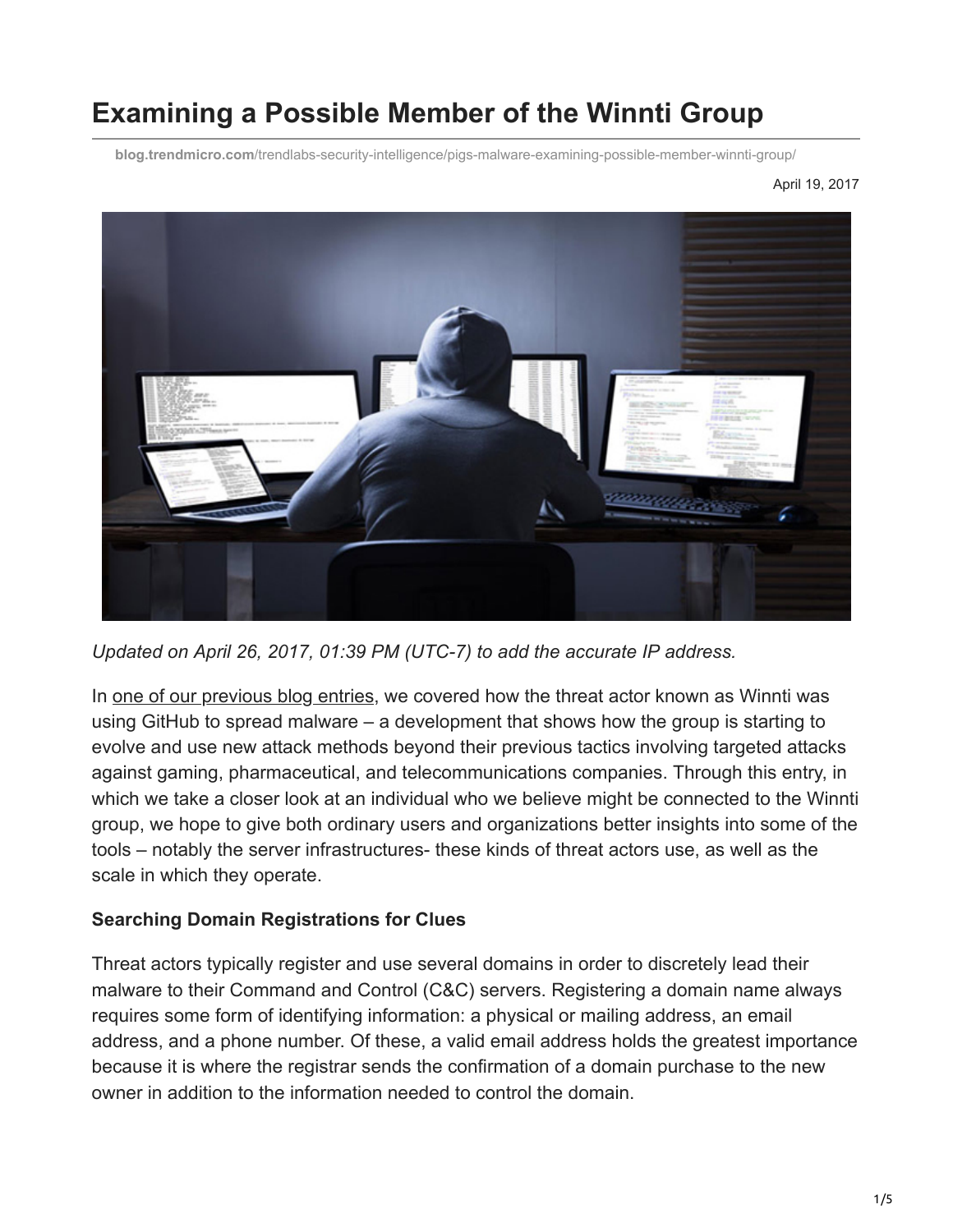Most fraudsters create one-time email addresses or use stolen email addresses, both of which are easy to create or obtain. However, over time, it becomes tedious for fraudsters to constantly change information when registering new domains. This is the point where they are likely to make mistakes and start reusing e-mail addresses.

A careful analysis of the domain registrations from this threat actor between 2014 and 2015 allowed us to identify one profile used to register several domains that were used as C&C servers for a particular malware family employed by the Winnti group. In particular, we managed to gather details on an individual using the handle Hack520, who we believe is connected to Winnti.

## **Who is the Winnti group?**

The group behind the Winnti malware (which we will call the Winnti group for brevity) sprung up as a band of traditional cyber crooks, comprising black hats whose technical skills were employed to perpetrate financial fraud. Based on the use of domain names they registered, the group started out in the [business of fake/rogue anti-virus products](http://www.trendmicro.com/cloud-content/us/pdfs/security-intelligence/reports/rpt_fakeav-growing-problem.pdf) in 2007. In 2009, the Winnti group shifted to targeting gaming companies in South Korea using a self-named dataand file-stealing malware.

The group, which was primarily motivated by profit, is noted for utilizing self-developed [technically-proficient tools for their attacks. They once a](http://blog.trendmicro.com/trendlabs-security-intelligence/funding-cybercrime-the-hidden-side-of-online-gaming-currency-selling/)[ttacke](https://arstechnica.com/security/2013/04/more-then-30-mmorpg-companies-targeted-in-ongoing-malware-attack/)[d a game server to illicitly farm](http://blog.trendmicro.com/trendlabs-security-intelligence/funding-cybercrime-the-hidden-side-of-online-gaming-currency-selling/) in-game currency ("gaming gold", which also has real-world value) and stole source codes of online game projects. The group also engaged in the theft of digital certificates which they then used to sign their malware to make them stealthier. The Winnti group diversified its targets to include enterprises such as those in [pharmaceutics](http://news.softpedia.com/news/winnti-malware-gets-into-pharmaceutical-business-485013.shtml) and telecommunications. The group has since earned infamy for being involved in malicious activities associated with [targeted attacks,](https://www.trendmicro.com/vinfo/us/security/definition/targeted-attacks) such as deploying [spear-phishing campaigns](http://blog.trendmicro.com/trendlabs-security-intelligence/mers-news-used-in-targeted-attack-against-japanese-media-company/) and [building a backdoor](http://blog.trendmicro.com/trendlabs-security-intelligence/backdoor-built-with-aheadlib-used-in-targeted-attacks/).

During the course of researching the Winnti group, we came across previously unreported malware samples that we attributed to the group based on the malware arsenal and the use of registered domains as attack infrastructure. These samples led us to the discovery of additional C&C servers that provided us with more information than we initially expected.

## **A closer look at Hack520**

Our initial investigation on the domains registered by Hack520 revealed that similar domains (listed below) were registered by another profile.

- hack520[.]co[.]kr
- shaiya[.]kr
- zhu[.]kr
- shenqi[.]kr
- zhuxian[.]kr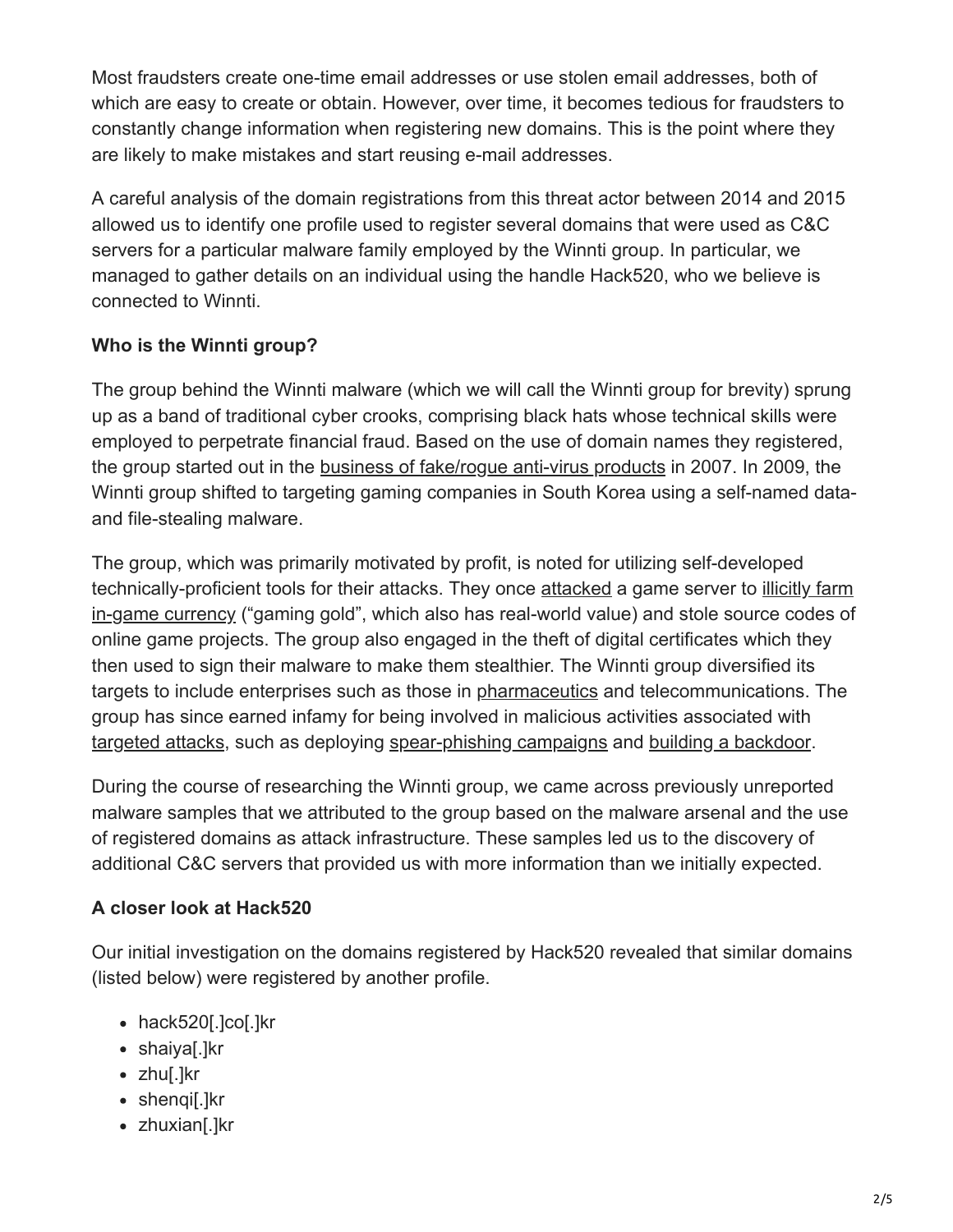Several of these domains are linked to variants of malware that were used by the Winnti threat actor. Surprisingly enough, it does not take very long to get some information about Hack520: someone with this handle runs a blog and a Twitter account (with a handle close to Hack520) that is also directly linked to the blog.

## [Figure1\\_winnti](http://blog.trendmicro.com/content/dam/trendmicro/global/en/migrated/security-intelligence-migration-spreadsheet/trendlabs-security-intelligence/2017/04/Figure1_winnti.jpg)

### *Figure 1: Twitter account of Hack520*

One interesting detail about Hack520 is his apparent love for pigs, as seen in his use of the word in his email addresses. He also mentions his occupation as a "pig farmer" in online message boards. In addition, Hack520's tweets always show photos of the same animal, which is likely his pet pig.

The Twitter handle used by Hack520 indicates also an "est" portion. This "est" reference could refer to a hacking group with its own message board on which hack520 also posts regularly.

In one particular forum post, Hack520 mentions that he was previously jailed for a period of 10 months in a blog post dated May 31, 2009.

## Figure2 winnti

#### *Figure 2: Post from Hack520's blog*

A rough translation of this message is as follows:

"Fxxk, when I am released, the server is offline, I can't find the machine, the domain is expired, it is so bad. I wasted 10 months, I have failed and lost my money."

Hack520 seems to be very interested in hosting services and his profile fits that of a system administrator profile with some programming and hacking skills.

After further research, we were able to link Hack520 to different network administration activities, notably with a Virtual Private Server (VPS) hosting service. The way Hack520 signs his messages in one hacker forum provides a clue pointing to this connection. While one of his signatures uses his own blog domain, there is also a second signature which uses *93[.]gd*, a domain that was found to have been actively selling VPS services in the past. The email address *admin@93[.]gd* is linked to IP addresses owned by a certain user with the nickname "PIG GOD"—another reference to Hack520's passion for pigs.

Among the IP addresses owned by Hack520 is a whole/22 IP Range which we dubbed as the "PIG RANGE". The IP range for "PIG GOD" is *43[.]255[.]188.0/22*, which appears to be hosted in Hong Kong as seen in the information we found:

inetnum: 43[.]255[.]188[.]0 - 43[.]255[.]191[.]255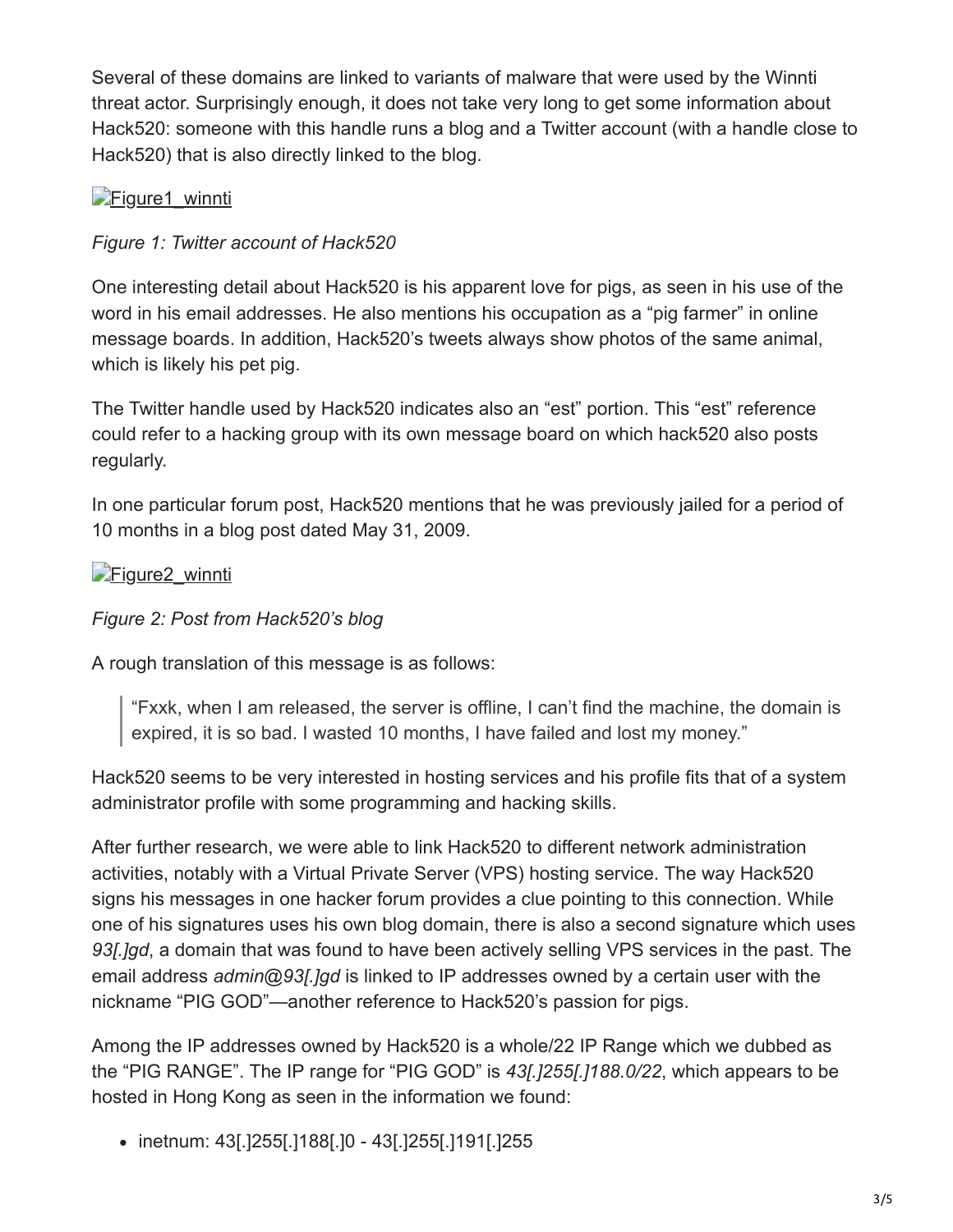- netname: PIG-HK
- description: PIG GOD
- country: HK
- admin-c: PG406-AP
- $\bullet$  tech-c: PG406-AP
- person: pig god
- country: HK
- phone: +852-39437000
- e-mail: admin@66[.]to
- nic-hdl: PG406-AP
- mnt-by: MAINT-RAIBOW-HK
- $\bullet$  changed: admin@66[.]to 20160917
- source: APNIC

The domain *66[.]to* leads to another website that shows Hack520's pet pig. It also reveals direct links to *secure[.]66[.]to* and *zhu[.]vn*, both of which also belong to Hack520 and contains his personal blog.

# Figure3 winnti

## *Figure 3: Hack520's pet pig*

We were able to find additional links between Hack520's "Pig network" and the Winnti group's activities. This includes hosting C&C domains that were used by Winnti such as mtrue.com, *shenqi[.]kr* and *zhu[.]kr*. We also found a live service selling VPS hosting at *secure[.]66[.]to*. The hosting services offered at *secure[.]66[.]to* are in fact hosting services rented to other companies worldwide. The contents found in *secure[.]66[.]to* often lead to *zhu[.]vn*, which is Hack520's domain for hosting his own private blog.

# [Figure4\\_winnti](http://blog.trendmicro.com/content/dam/trendmicro/global/en/migrated/security-intelligence-migration-spreadsheet/trendlabs-security-intelligence/2017/04/Figure4_winnti.jpg)

# *Figure 4: Screenshot of secure[.]66[.]to*

We found roughly 500 domain names that lead or have led to the "Pig network" between 2015 to March 2017. Most of these domains seem to have contained illegitimate content like pornography and online gambling. We highly suspect the "Pig network" to have also been used as a bulletproof hosting service for cybercriminals who are unrelated to the Winnti group. From what we've seen in Hack520's blog, as well as the infrastructure deployed around it, it is quite safe to say that Hack520 is involved in aspects of the VPS service activity provided to groups like Winnti and other cybercriminals or threat actors.

# **What we've learned**